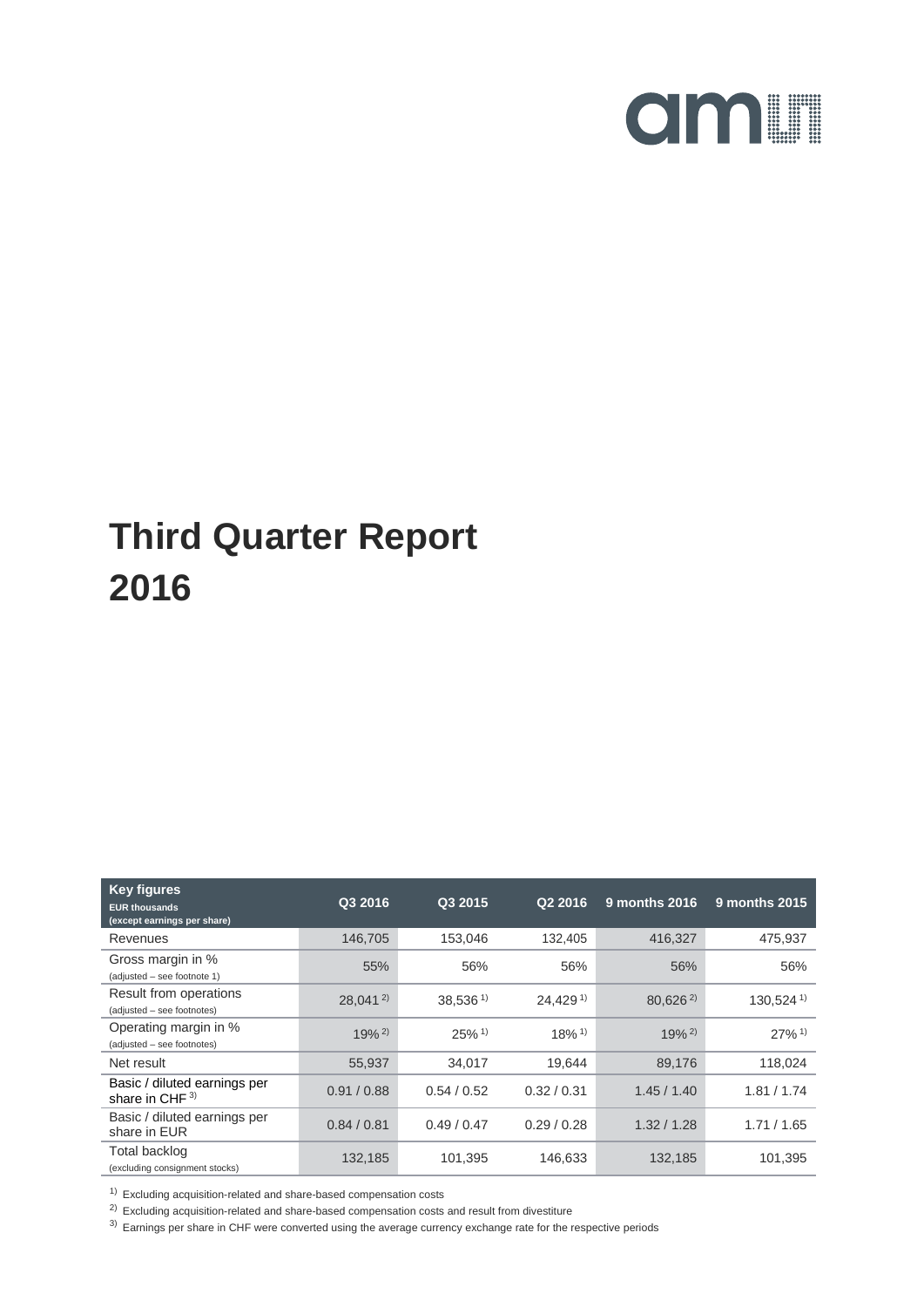

**Third quarter revenues and operating profitability around mid-point of expectations when excluding divestiture and exchange rate effects; positive business development in line with expectations; expected muted fourth quarter due to negative customer-specific, product line yield and non-consumer end market effects**

Report to shareholders on the third quarter of 2016

#### **Ladies and Gentlemen**

Our third quarter results demonstrate a positive development of our differentiated sensor and analog solutions business driven by improved volumes and new device platforms in the consumer market.

Third quarter reported group revenues were EUR 146.7 million (around mid-point of expectations when excluding divestiture and exchange rate effects), up 11% sequentially compared to the second quarter and decreasing 4% from EUR 153.0 million in the same quarter 2015. On a constant currency basis, third quarter revenues were 4% lower compared to the third quarter last year.

In the third quarter, adjusted gross margin (excluding acquisition-related and share-based compensation costs) remained high at 55% with IFRS reported gross margin at 53%, compared to 56% and 54% respectively, in the same quarter 2015.

The adjusted result from operations (EBIT) (excluding acquisition-related and share-based compensation costs and result from divestiture) for the third quarter was EUR 28.0 million or 19% of revenues in line with expectations, decreasing from EUR 38.5 million in the same period 2015. The IFRS reported result from operations (EBIT) for the third quarter was EUR 49.7 million or 34% of revenues, up from EUR 35.1 million in the same period 2015. This IFRS reported result includes a result from divestiture of EUR 29.7 million from the divestiture of the wireless business in the quarter.

The net result for the third quarter was EUR 55.9 million compared to EUR 34.0 million in the same period last year. Basic and diluted earnings per share were CHF 0.91/0.88 or EUR 0.84/0.81 based on 66,860,524/69,171,109 shares (basic/diluted; weighted average) compared to CHF 0.54/0.52 or EUR 0.49/0.47 for the third quarter 2015 based on 68,935,827/71,718,080 shares (basic/diluted; weighted average). The net result and earnings per share include effects ensuing from the result from divestiture regarding the divestiture of the wireless business. Underlying basic and diluted earnings per share for the third quarter excluding these effects were CHF 0.42/0.41 or EUR 0.39/0.37.

Operating cash flow for the third quarter was EUR 45.2 million compared to EUR 36.2 million in the same quarter last year. Total backlog on September 30, 2016 (excluding consignment stock agreements) was EUR 132.2 million compared to EUR 146.6 million at the end of the second quarter and EUR 101.4 million on September 30, 2015.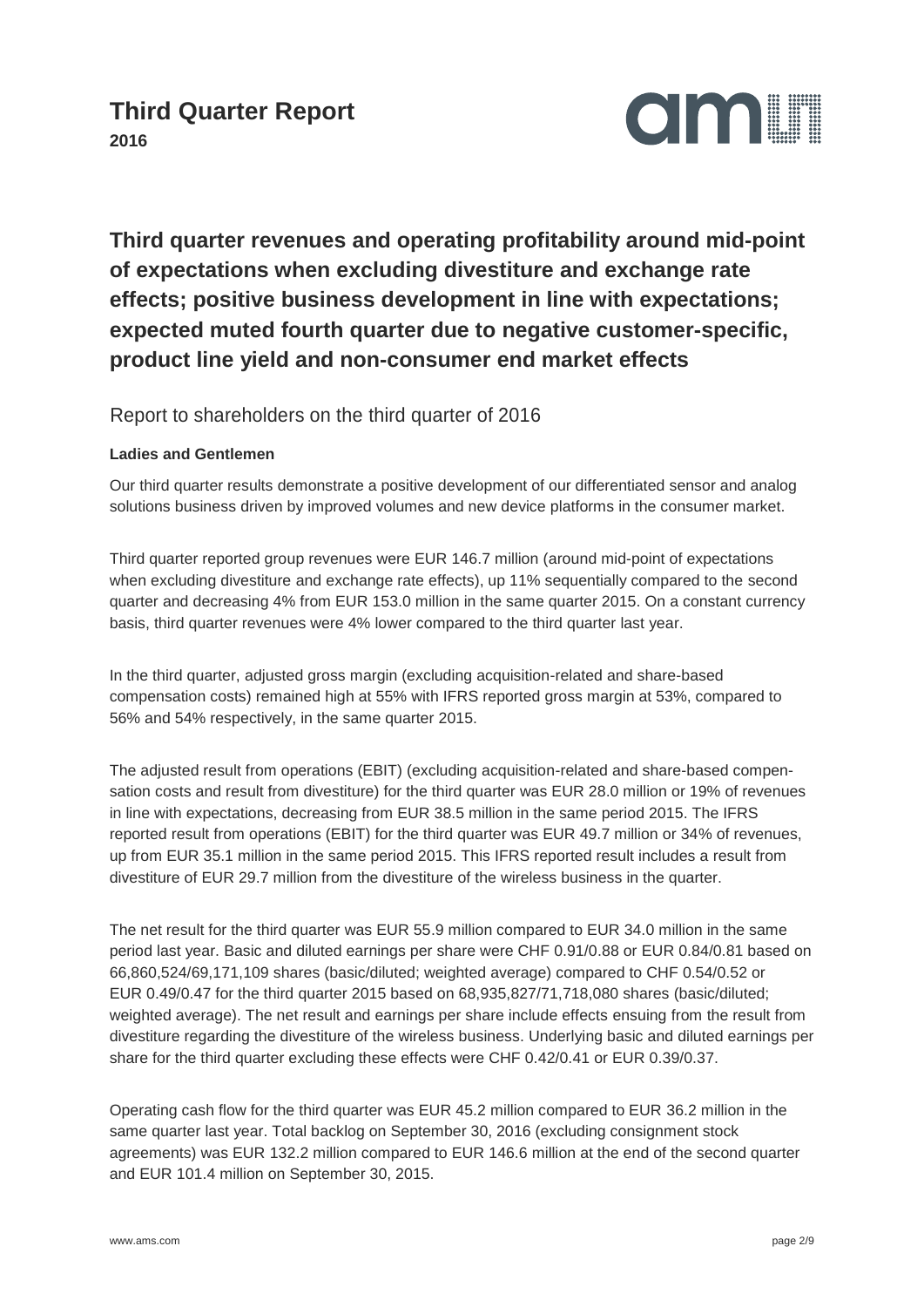

Our business performed well in the third quarter of 2016 showing an attractive quarter-on-quarter increase in revenues and profitability driven by higher volume demand in the consumer and smartphone markets. These results demonstrate our strong market position in the consumer space and across our balanced portfolio of consumer and non-consumer businesses.

The consumer and communications business showed positive results in the third quarter with a meaningful sequential increase in total volumes. We benefited from the launch of new smartphone platforms in a more attractive market environment which drove higher run rates of our high performance light sensor solutions such as ambient light sensors, combination modules, and integrated multi-function modules for leading OEMs. Our other consumer product lines including audio solutions continued to ship to major device vendors in attractive volumes supporting the development of our consumer business. At the same time, we continued our extensive development and design-in activities for our strong consumer revenue and product pipeline which extends several years out and includes our next generation mobile device light sensors and True Color technology.

Our industrial, medical, and automotive businesses recorded results in line with expectations. Demand in these non-consumer end markets continues to develop in a pattern similar to the first half showing limited business momentum as certain end market and macroeconomic uncertainties appear to prevail. With our differentiated sensor and sensor interface solutions we hold a strong market position in industrial sensors enabling advanced applications for leading OEMs and their customers worldwide. Our medical business continues to be driven by digital imaging sensor solutions for computed tomography (CT), digital X-ray, and mammography where we are the technology leader. Production ramp for a new Asian medical imaging customer continued in the quarter. Our automotive sensor and sensor interface technologies remain focused on safety, position, and emerging sensing applications.

For the fourth quarter 2016, we see a muted development of our business in revenues and earnings, particularly due to a negative development at a specific customer in the consumer end market and a production yield issue in an industrial product line. Based on available information and a current USD/EUR exchange rate of 1.09, we expect fourth quarter revenues of EUR 127-134 million reflecting the impact of this customer-specific negative development, the industrial product line production yield issue which we currently do not expect to resolve before early 2017, product maturity and mix effects, and an unsupportive subdued demand momentum in non-consumer markets where uncertainties continue. The customer-specific development may also result in negative profitability effects due to depreciation of work-in-progress inventory. We therefore expect the adjusted operating margin for the fourth quarter (excluding acquisition-based and share-based compensation costs) to be impacted by revenue, gross margin and product mix effects resulting in a meaningfully lower level of 11-13%.

We have announced the acquisition of Heptagon, the worldwide leader in high performance optical packaging technologies and micro-optics, making ams the clear global leader in optical sensing technologies. Through this transforming transaction we expect to increase and accelerate our mid-term growth opportunities, particularly in consumer optical sensing. Including Heptagon, we therefore target business growth of 30% CAGR (compound annual growth rate) for the coming three years combined with a profitability target of 30% operating (EBIT) margin from 2019. Substantial expected content increases in the smartphone and mobile device space will serve as important drivers of this expected growth.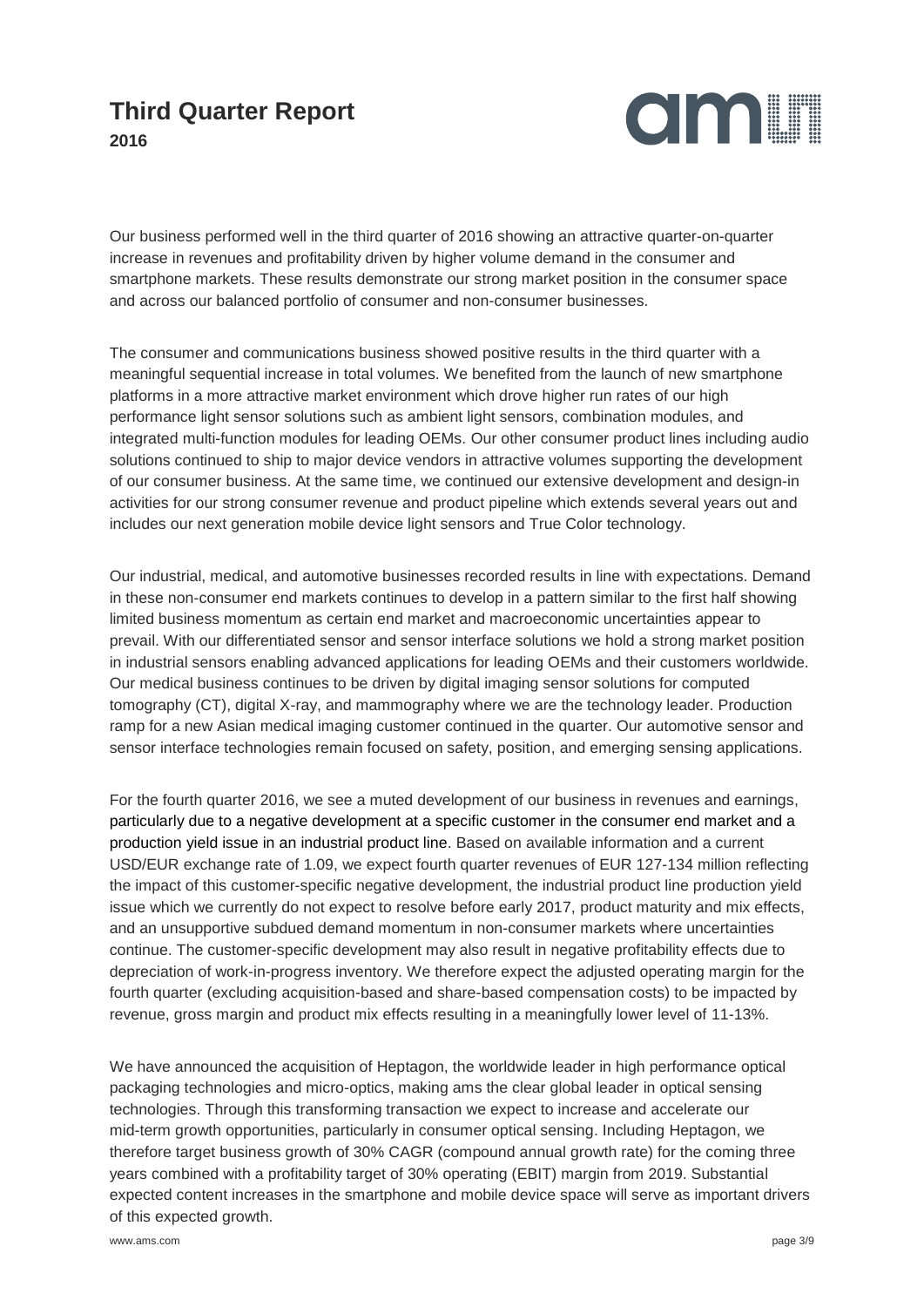

Looking into 2017, the addition of Heptagon substantially expands our broad and confirmed revenue and development pipeline resulting in major expected revenue effects from mid-year 2017 onwards. Combining the growth potential from our pipeline with Heptagon's growth opportunities therefore strongly supports our increased growth targets for the coming years.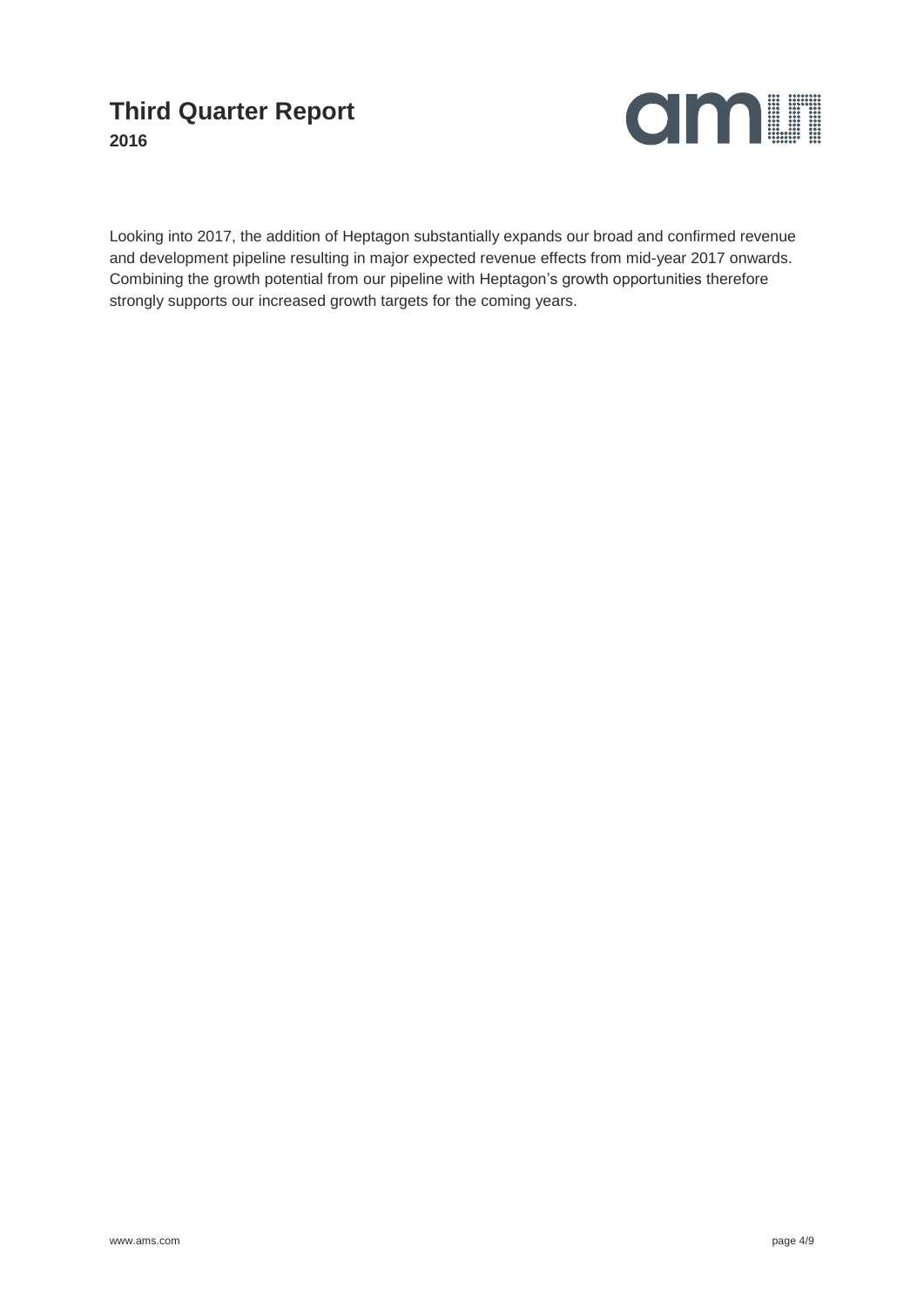

### **Consolidated Income Statement**

(unaudited)

| <b>EUR thousands</b> (except earnings per share)        | Q3 2016     | 9 months<br>2016 | Q3 2015   | 9 months<br>2015 |
|---------------------------------------------------------|-------------|------------------|-----------|------------------|
| <b>Revenue Products</b>                                 | 131,721     | 379,710          | 142,428   | 442,847          |
| Revenue Foundry & Other                                 | 14,984      | 36,617           | 10,618    | 33,090           |
| <b>Total revenues</b>                                   | 146,705     | 416,327          | 153,046   | 475,937          |
| Cost of sales                                           | $-68,981$   | $-193,989$       | $-69,934$ | $-217,132$       |
| <b>Gross profit</b>                                     | 77,723      | 222,338          | 83,113    | 258,806          |
| Gross margin in %                                       | 53%         | 53%              | 54%       | 54%              |
| Research and development                                | $-36,533$   | $-101,761$       | $-25,797$ | $-76,141$        |
| Selling, general and administrative                     | $-23,143$   | $-71,936$        | $-24,316$ | $-72,111$        |
| Other operating income                                  | 31,856      | 36,279           | 2,272     | 5,706            |
| Other operating expense                                 | $-263$      | $-429$           | $-115$    | $-227$           |
| Result from investments in associates                   | 98          | 1,646            | -8        | 1,935            |
| <b>Result from operations</b>                           | 49,739      | 86,137           | 35,148    | 117,967          |
| Net financing result                                    | $-1,631$    | $-2,814$         | 1,277     | 8,633            |
| <b>Result before tax</b>                                | 48,108      | 83,323           | 36,426    | 126,599          |
| Income tax result                                       | 7,829       | 5,852            | $-2,408$  | $-8,575$         |
| Net result                                              | 55,937      | 89,176           | 34,017    | 118,024          |
| Basic / diluted earnings per share in CHF <sup>1)</sup> | 0.91 / 0.88 | 1.45/1.40        | 0.54/0.52 | 1.81 / 1.74      |
| Basic / diluted earnings per share in EUR               | 0.84 / 0.81 | 1.32 / 1.28      | 0.49/0.47 | 1.71/1.65        |

<sup>1)</sup> Earnings per share in CHF were converted using the average currency exchange rate for the respective periods.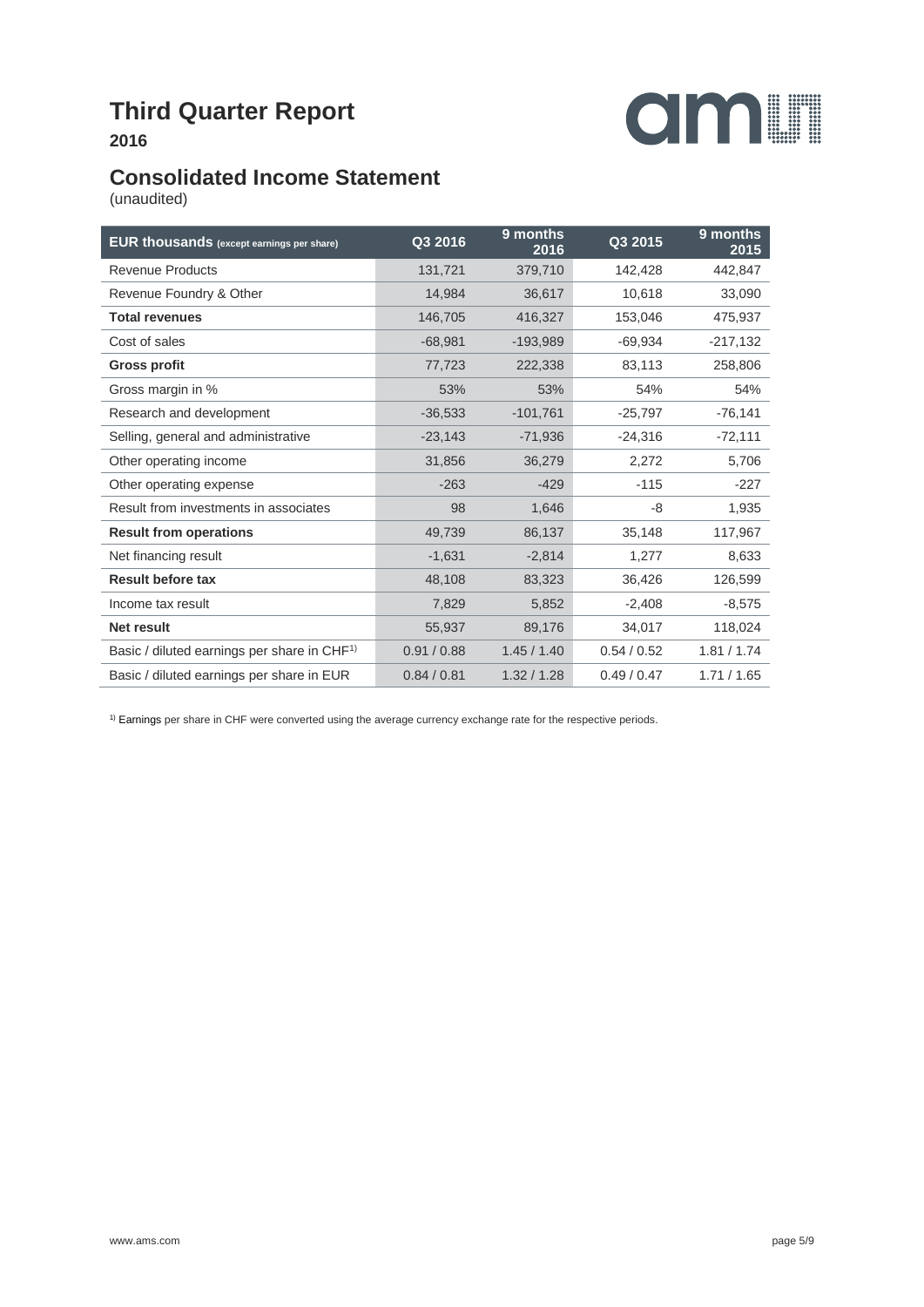

# **Consolidated Balance Sheet**

(unaudited)

| <b>EUR thousands</b>                          | September 30, 2016 | <b>December 31, 2015</b> |
|-----------------------------------------------|--------------------|--------------------------|
| <b>Assets</b>                                 |                    |                          |
| Cash and cash equivalents                     | 163,311            | 103,579                  |
| <b>Financial assets</b>                       | 36,198             | 40,321                   |
| Trade receivables                             | 102,432            | 88,734                   |
| Inventories                                   | 87,788             | 79,752                   |
| Other receivables and assets                  | 33,664             | 28,663                   |
| <b>Total current assets</b>                   | 423,393            | 341,049                  |
| Property, plant and equipment                 | 294,241            | 256,631                  |
| Intangible assets                             | 595,008            | 582,022                  |
| Investments in associates                     | 2,085              | 1,876                    |
| Deferred tax assets                           | 34,847             | 34,824                   |
| Other long-term assets                        | 23,340             | 6,979                    |
| Total non-current assets                      | 949,521            | 882,332                  |
| <b>Total assets</b>                           | 1,372,915          | 1,223,381                |
|                                               |                    |                          |
| Liabilities and shareholders' equity          |                    |                          |
| Liabilities                                   |                    |                          |
| Interest-bearing loans and borrowings         | 75,269             | 74,961                   |
| <b>Trade liabilities</b>                      | 46,892             | 58,590                   |
| <b>Tax liabilities</b>                        | 35,386             | 46,333                   |
| Provisions                                    | 30,319             | 34,747                   |
| <b>Other liabilities</b>                      | 38,463             | 30,972                   |
| <b>Total current liabilities</b>              | 226,329            | 245,603                  |
| Interest-bearing loans and borrowings         | 374,508            | 200,223                  |
| <b>Employee benefits</b>                      | 34,368             | 32,449                   |
| Deferred tax liabilities                      | 54,909             | 57,890                   |
| Other long-term liabilities                   | 36,888             | 6,008                    |
| <b>Total non-current liabilities</b>          | 500,673            | 296,569                  |
|                                               |                    |                          |
| Shareholders' equity                          |                    |                          |
| Issued capital                                | 73,409             | 73,409                   |
| Additional paid-in capital                    | 208,129            | 203,785                  |
| <b>Treasury shares</b>                        | $-162,513$         | -77,612                  |
| Other reserves (translation adjustment)       | 50,099             | 60,288                   |
| Retained earnings                             | 476,790            | 421,339                  |
| Total shareholders' equity and reserves       | 645,913            | 681,209                  |
| Total liabilities and shareholders'<br>equity | 1,372,915          | 1,223,381                |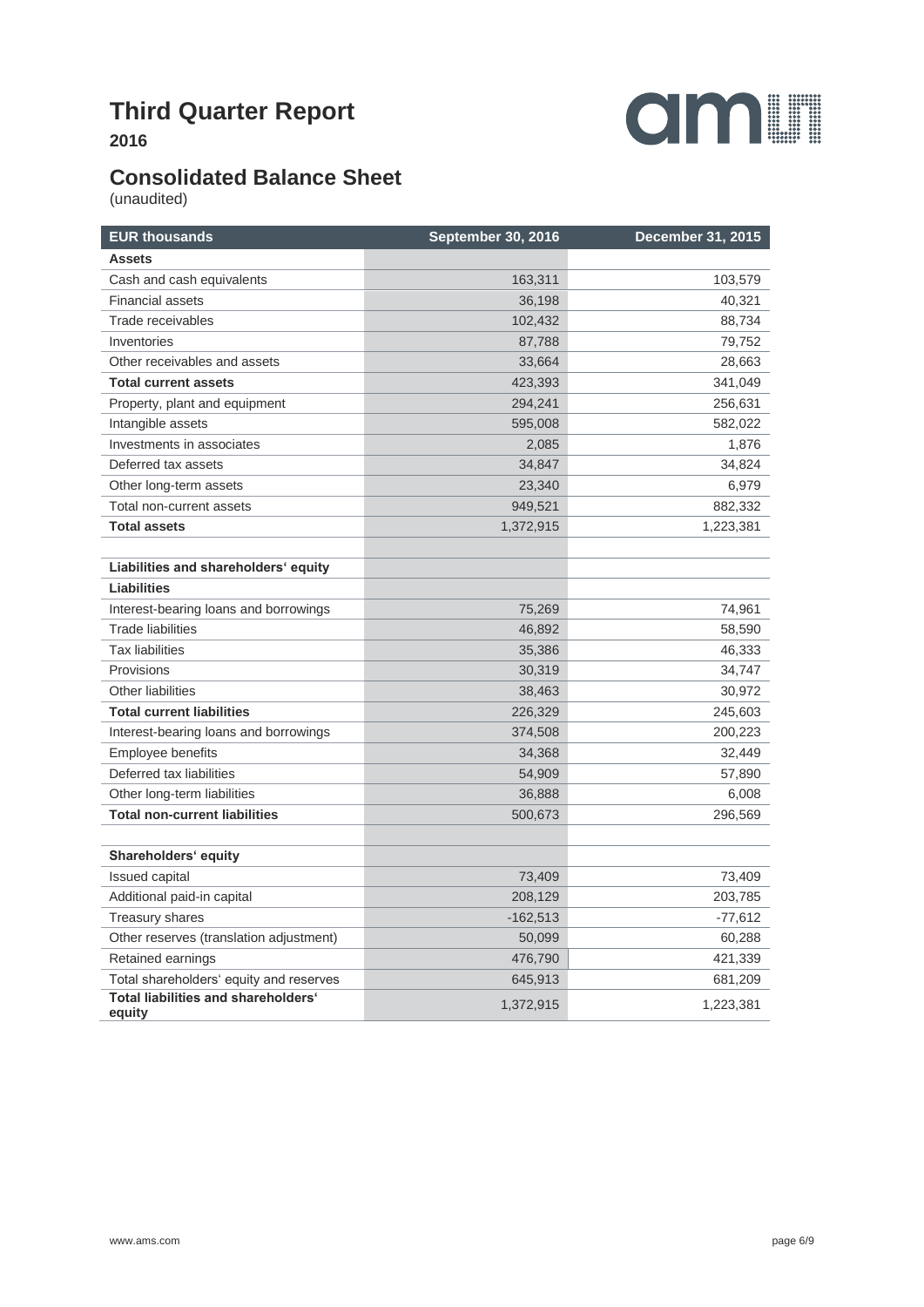

## **Consolidated Statement of Cash Flows**

(unaudited)

| <b>EUR thousands</b>                                                         | Q3 2016        | 9 months 2016 | Q3 2015     | 9 months 2015 |
|------------------------------------------------------------------------------|----------------|---------------|-------------|---------------|
| <b>Operating activities</b>                                                  |                |               |             |               |
| Result before tax                                                            | 48,108         | 83,323        | 36,426      | 126,599       |
| Depreciation (net of government grants)                                      | 15,857         | 46,351        | 11,100      | 34,994        |
| Expense from stock option plan (acc. to<br>IFRS 2)                           | 1,626          | 4,628         | 559         | 2,004         |
| Changes in other long-term liabilities                                       | $-745$         | $-905$        | -76         | $-1,685$      |
| Result from sale of plant and equipment                                      | $-75$          | $-94$         | 58          | 32            |
| Result from sale of financial assets                                         | $\Omega$       | $\Omega$      | 0           | $-2,631$      |
| Result from investments in associates                                        | $-98$          | $-1,646$      | 8           | 696           |
| Net financing result                                                         | 1,631          | 2,816         | $-1,276$    | $-8,631$      |
| Change in inventories                                                        | $-4,320$       | $-6,567$      | $-3,512$    | $-8,676$      |
| Change in trade and other receivables                                        | 3,473          | $-12,612$     | $-1,674$    | $-26,277$     |
| Change in trade and other payables                                           | 8,488          | $-13,444$     | $-8,951$    | -5,597        |
| Change in provisions and employee benefits                                   | 1,785          | $-3,203$      | 4,593       | 7,924         |
| Change in deferred income                                                    | 453            | 2,266         | 574         | $-561$        |
| Result from sale of discontinued operation<br>net of tax                     | $-29,681$      | $-29,681$     | 0           | 0             |
| Tax payments                                                                 | $-1,309$       | $-11,208$     | $-1,581$    | $-9,674$      |
| Cash flows from operating activities                                         | 45,193         | 60,025        | 36,249      | 108,518       |
| <b>Investing activities</b>                                                  |                |               |             |               |
| Acquisition of intangibles, property, plant<br>and equipment                 | $-24,324$      | $-69,162$     | $-18,104$   | $-63,786$     |
| Acquisition of subsidiaries, net of cash<br>acquired                         | $-8,686$       | $-46,433$     | 0           | $-4,538$      |
| Acquisition of other financial investments                                   | $\Omega$       | $-5,008$      | $\mathbf 0$ | $-15,023$     |
| Proceeds from sale of plant and equipment                                    | 530            | 562           | 25          | 88            |
| Disposal of discontinued operations net of<br>cash disposed of               | 62,154         | 62,154        | $\mathbf 0$ | 0             |
| Proceeds from the sale of financial assets                                   | $\Omega$       | 10,000        | 0           | 7,081         |
| Interest received                                                            | 272            | 917           | 262         | 876           |
| Cash flows from investing activities                                         | 29,946         | $-46,970$     | $-17,818$   | $-75,301$     |
| <b>Financing activities</b>                                                  |                |               |             |               |
| Proceeds from borrowings                                                     | 181,894        | 257,206       | 1,067       | 65,135        |
| Repayment of debt                                                            | $-80,153$      | $-85,115$     | $-9,827$    | $-104,745$    |
| Repayment of finance lease liabilities                                       | $-39$          | $-119$        | $-319$      | $-950$        |
| Acquisition of treasury shares                                               | $-47,023$      | $-94,088$     | $-5,871$    | $-28,162$     |
| Sale of treasury shares                                                      | 5,010          | 9,187         | 2,899       | 13,252        |
| Interest paid                                                                | $-888$         | $-2,771$      | $-184$      | $-933$        |
| Dividends paid                                                               | $\overline{0}$ | $-34,575$     | 0           | $-22,795$     |
| Changes resulting from capital increase                                      | $\Omega$       | 0             | -14         | 918           |
| Cash flows from financing activities                                         | 58,800         | 49,725        | $-12,250$   | $-78,280$     |
| Change in cash and cash equivalents                                          | 133,940        | 62,779        | 6,181       | -45,062       |
| Effects of changes in foreign exchange rates<br>on cash and cash equivalents | $-301$         | -3,047        | 1,042       | 7,684         |
| Cash and cash equivalents at begin of<br>period                              | 29,672         | 103,579       | 159,079     | 203,681       |
| Cash and cash equivalents at end of<br>period                                | 163,311        | 163,311       | 166,302     | 166,302       |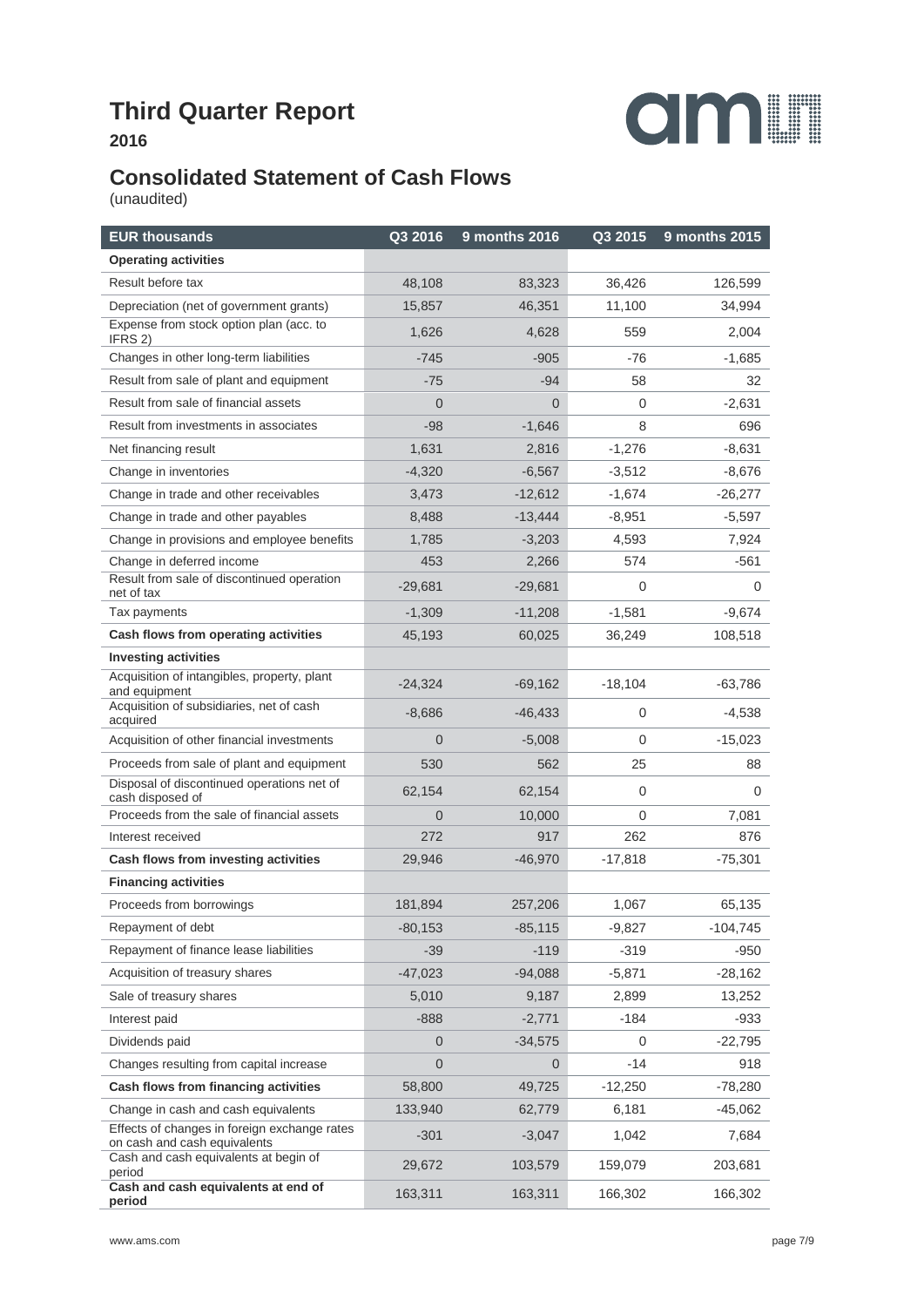

#### **Reconciliation from adjusted figures to IFRS reported figures**

| <b>EUR thousands</b>                          | Q3 2016   | <b>9 Months 2016</b> | Q3 2015   | <b>9 Months 2015</b> |
|-----------------------------------------------|-----------|----------------------|-----------|----------------------|
| Gross profit - adjusted                       | 81,292    | 233,562              | 85,722    | 266,670              |
| Acquisition-related costs                     | $-3,440$  | $-10,910$            | $-2,547$  | $-7,641$             |
| Share-based compensation costs                | $-128$    | $-314$               | $-62$     | $-223$               |
| Gross profit - IFRS reported                  | 77,723    | 222,338              | 83,113    | 258,806              |
| Gross margin in % - adjusted                  | 55.4 %    | 56.1 %               | 56.0%     | 56.0%                |
| Gross margin in % - IFRS reported             | 53.0 %    | 53.4 %               | 54.3 %    | 54.4 %               |
| Operating expenses - adjusted                 | $-53,251$ | $-152,936$           | $-47,185$ | $-136, 146$          |
| Acquisition-related costs                     | $-2,917$  | $-8,632$             | $-282$    | $-2,912$             |
| Share-based compensation costs                | $-1,497$  | $-4,314$             | $-497$    | $-1,781$             |
| Result from discontinued operation            | 29,681    | 29,681               | 0         | 0                    |
| <b>Operating expenses - IFRS reported</b>     | $-27,984$ | $-136,201$           | $-47,964$ | $-140,839$           |
| <b>Result from operations - adjusted</b>      | 28,041    | 80,626               | 38,536    | 130,524              |
| Acquisition-related costs                     | $-6,358$  | $-19,542$            | $-2,829$  | $-10,553$            |
| Share-based compensation costs                | $-1,626$  | $-4,628$             | $-559$    | $-2,004$             |
| Result from discontinued operation            | 29,681    | 29,681               | 0         | 0                    |
| <b>Result from operations - IFRS reported</b> | 49,739    | 86,137               | 35,148    | 117,967              |
| Operating margin in % - adjusted              | 19.1 %    | 19.4 %               | 25.2 %    | 27.4 %               |
| Operating margin in % - IFRS reported         | 33.9 %    | 20.7 %               | 23.0%     | 24.8%                |